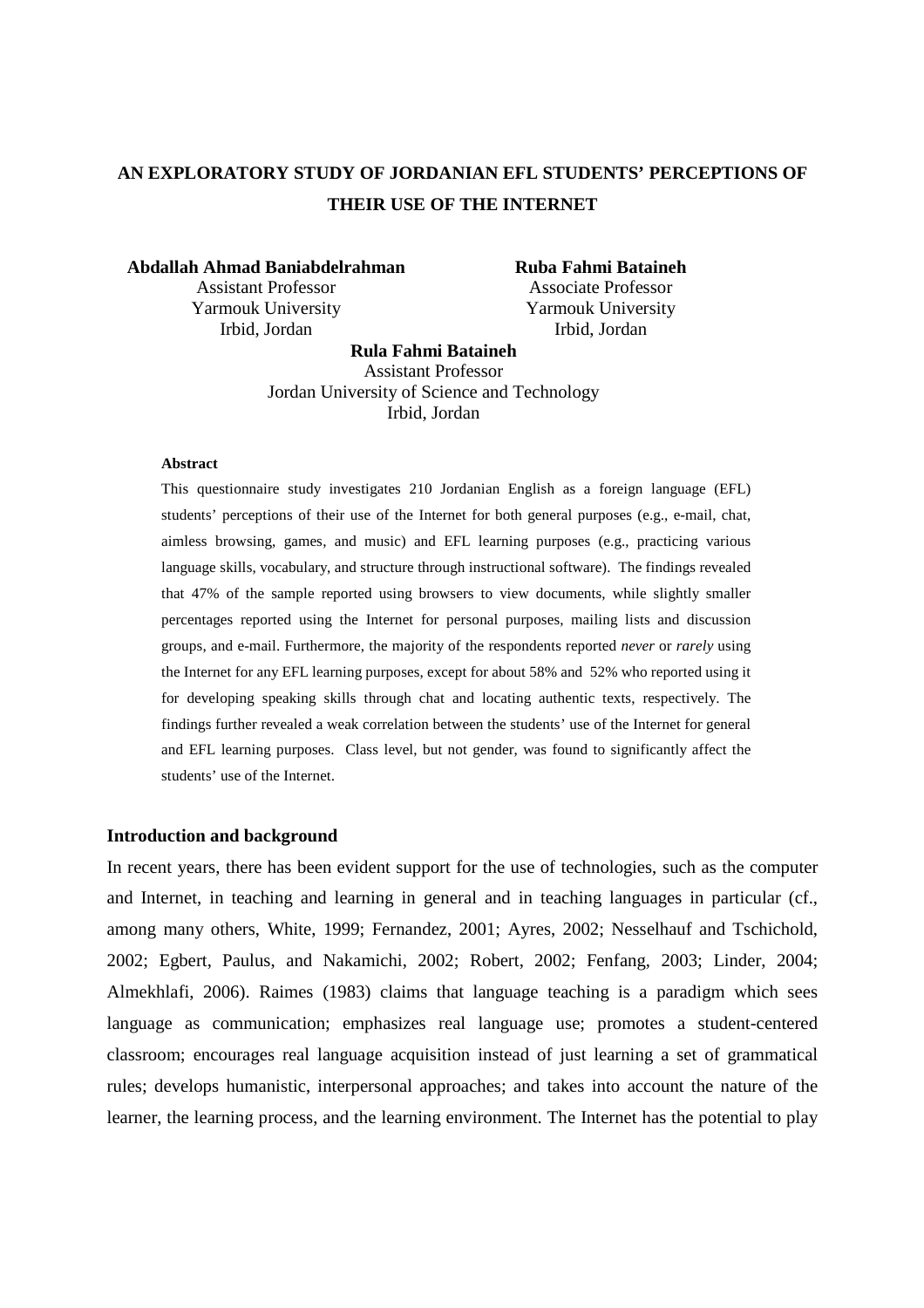an important role in each of these areas, for, according to Berge and Collins (1995), unlike that designed especially for textbooks, the language used on the Internet is predominantly authentic, not to mention that the Internet potentially fosters the shift from the traditional teacher-centered classroom to the much desired student-centered classroom.

However, although instructional technology has been expected to play a significant role in revolutionizing the way teachers teach, learners learn, and schools deliver education, a gap was found between the claims made for information and communications technologies (ICTs) and their actual impact on education (Saettler, 1999; Mumtaz, 2000; Cuban, 2001; Warschauer, 2001). Nevertheless, some researchers (cf., for example, Kent and McNergney, 1999; McFarlane, Harrison, Somekh, Scrimshaw, Harrison, and Lewin, 2000; Resnick, 2002) believe that fairly new technologies (e.g., the Internet and WAP phones) are different from older ones (e.g., blackboards, books, and television) in that they have become more powerful, faster, and more user-friendly, not to mention the fact that the Internet allows students and teachers to access a large amount of potentially useful information whenever and wherever the Internet is available.

Despite the numerous potential advantages of using the Internet in language teaching, there has been a sense of failure to put it to proper use, which has been attributed to factors the most important of which are the conditions of schools, time constraints, shortage of software, lack of knowledge and experience in the use of instructional technology, lack of access to computers, insufficient funding, and lack of training (for a detailed account, see the publications of the British Educational Communications and Technology Agency - BECTA, 2004-2007).

There is a shortage in Internet use in the Jordanian classroom, which may account for anecdotal accounts of dissatisfaction among both teachers and students. Over the last few years, Jordan has implemented measures to improve the quality of education, one of which is an ambitious project that seeks to provide a computer for each student and to establish a network that connects all schools and universities to facilitate teaching and research. Implemented with the active support and participation of the private sector, the project also provides computer training for teachers.

At the tertiary level, all Jordanian universities require that students study two to four computer courses in all undergraduate programs. At Yarmouk University, from which the present sample was drawn, students are required to study two computer courses offered by the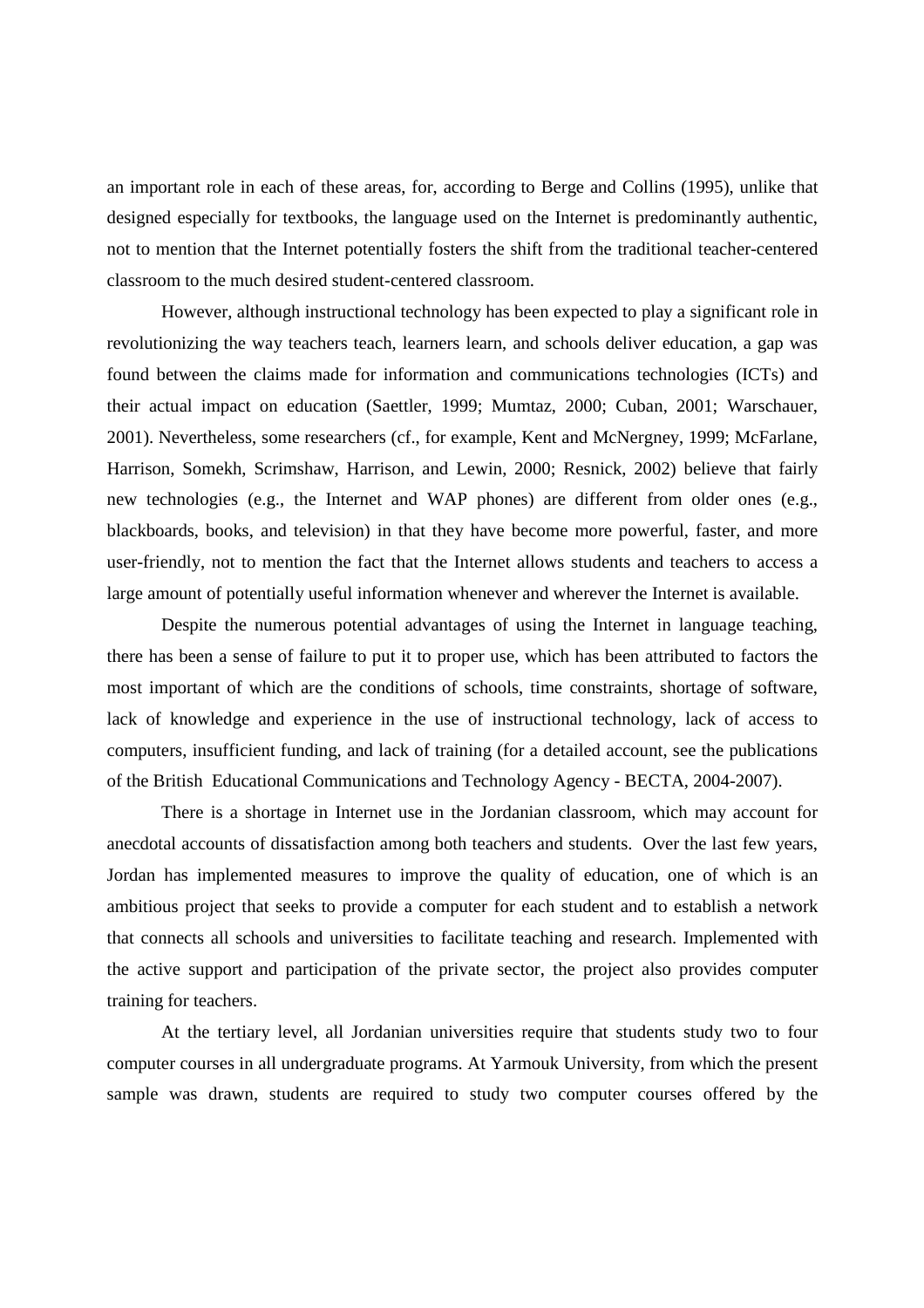Department of Computer Sciences (viz., CS100 and CS 101) to fulfill the university and college requirements for graduation. These courses aim at enabling the students to use the computer for personal purposes since the descriptions of both courses do not include any reference to using the computer for academic purposes.

#### **Objectives and significance of the study**

This study aims at investigating Jordanian EFL students' perceptions of their Internet use for both general (e.g., e-mail, chat, aimless browsing, games, and music) and EFL learning (e.g., practicing various language skills, vocabulary, and structure through instructional software) purposes and the potential effect of gender and class level on these perceptions. In order to achieve the objectives of the study, the following research questions are addressed:

- 1. What are Jordanian EFL students' perceptions of their level of general Internet use?
- 2. What are Jordanian EFL students' perceptions of their level of Internet use for EFL learning purposes?
- 3. What is the potential relationship between the students' use of the Internet for general and EFL purposes?
- 4. Are there significant differences in the students' use of the Internet which can be attributed to the variables of gender and class level?

It is worth noting that the division between general and EFL learning purposes used in this research is neither clear-cut nor totally discernible. The Internet provides opportunities for those who want to learn a foreign language in general and English in particular with a variety of input which exceeds the resources available in the traditional classroom. However, there is a substantial overlap between the various uses of the Internet, for the World Wide Web allows language learners access to a huge amount of authentic target-language input which enables them to engage in authentic listening, reading and writing tasks and exchanges with both native speakers and other learners of the language. For instance, a person who is writing an email to a pen-pal or a friend abroad is engaged not only in a communicative act but also in an authentic writing task (Janda, 1995).

 Even though more evidence seems to support the use of new technologies in the foreign language classroom, many claims still need to be backed up by hard empirical evidence. Little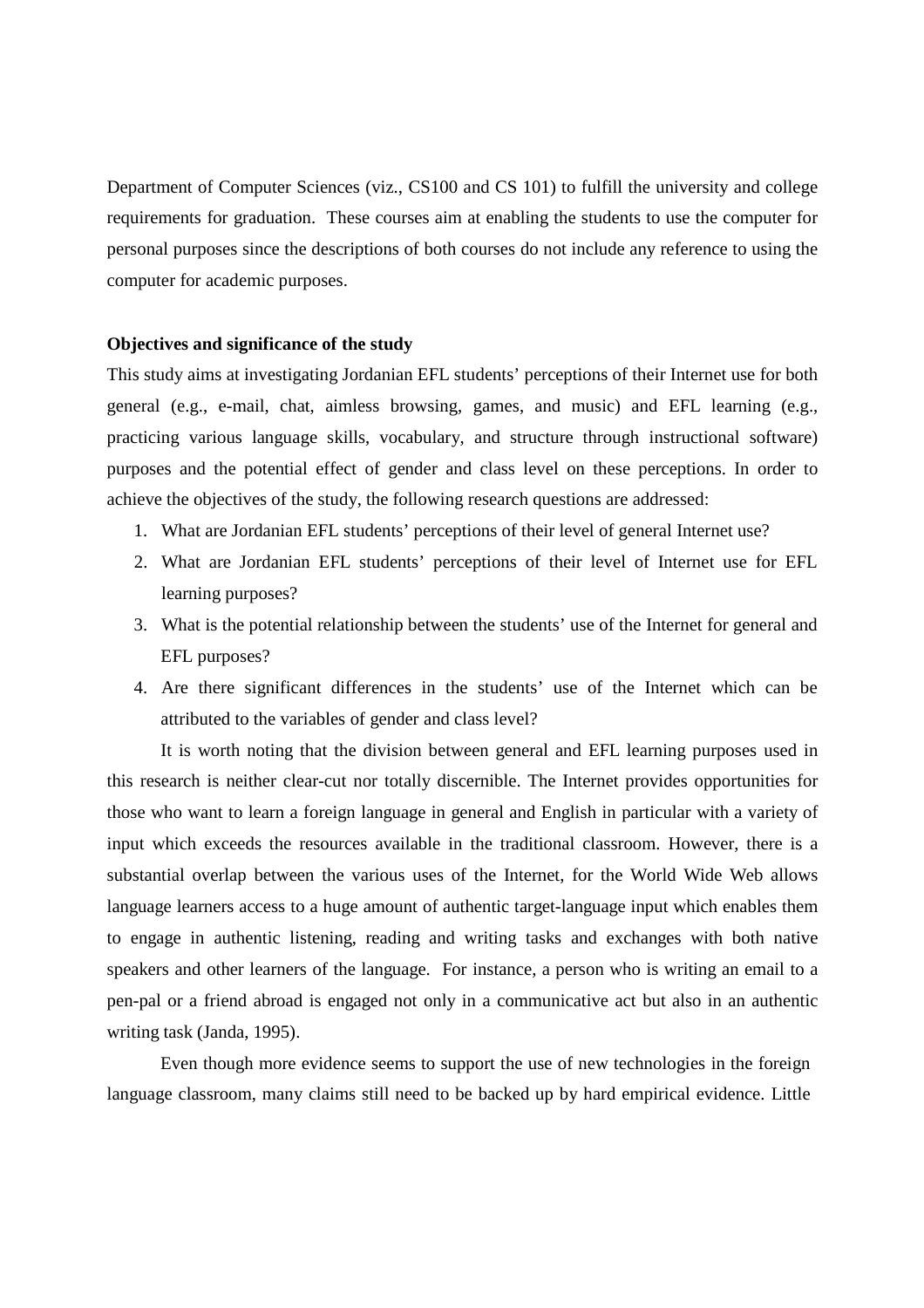research has been published about students' perceptions of language learning in a technologyrich environment in third world countries of which Jordan is one. Most of the previous research has been done in the United States, Australia and Europe, which outlines the grave need for local research, for with the numerous computer-related educational reforms in the Jordanian educational context, a study of this nature is doubly important.

 The findings of this study are expected to provide valuable information to supplement the literature about Internet use in the Third World, represented here by Jordan. This study may also provide a potential point of reference in quantitative literature and establish grounds for further research in the Jordanian ICT context.

# **Previous research**

A good body of research has been done on the effects of using the Internet in the foreign language classroom. Anecdotal evidence from teachers worldwide seems to indicate that the Web can be a stimulating asset to the foreign language classroom. Teachers have reported using the Web for gathering information (Schofield, 2003), for accessing authentic language materials (Kelly, Kelly, Offner, and Vorland, 2002), for stimulating communicative exercises (LeLoup and Ponterio, 2000), and as a medium of student publishing (Davidson and Schofield, 2002).

Studies on the effectiveness of using the Internet in the foreign language classroom (for example, Frizzler, 1995; González-Bueno, 1998; Yu, Ju, and Yu, 2002) revealed improvement brought about by the students' exposure to authentic language. For example, Yu *et al.* (2002) provided empirical evidence for the usefulness of e-mail as an aid to promote students' cognitive growth pertaining to computer knowledge and skills.

Much empirical research has revealed gender differences in experience with and attitudes towards computer use (Bimber, 2000; End, Kraan, Cole, Campbell, Birchmeier, Klausner, and Sherman, 2000; Sherman, End, Kraan, Cole, Campbell, Birchmeier, and Klausner, 2000; Dorup, 2004). Dorup (2004), for example, has found that most Danish undergraduate medical students have home computers, albeit more so for male than female students, and use email and the Internet regularly. Male students were also found to have more favorable attitudes towards academic computer use of computers than their female counterparts, which is consistent with earlier reports (cf., for example, Kay, 1992; Williams, Ogletree, Woodburn, and Raffeld, 1993;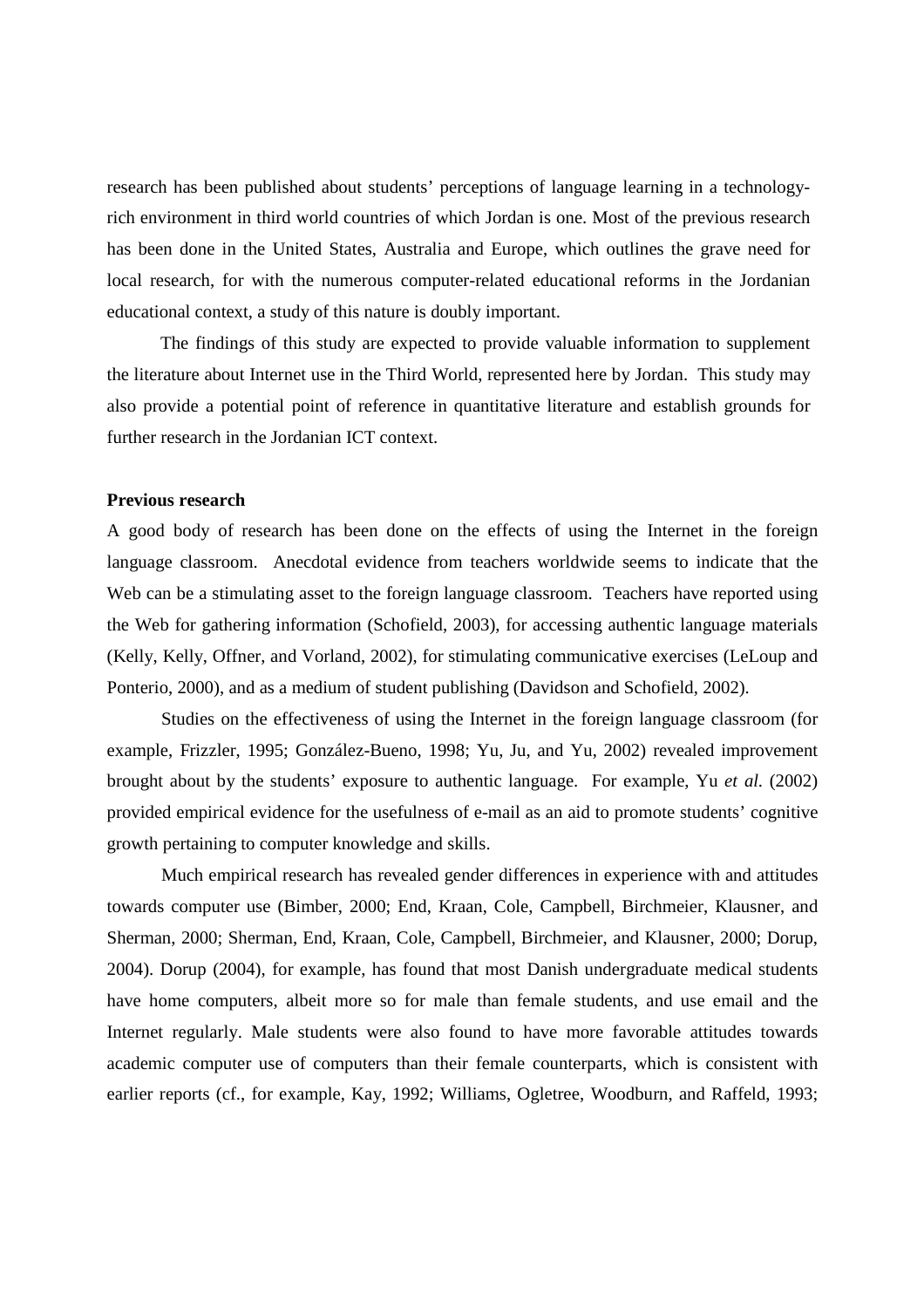Shashaani, 1997; Schumacher and Morahan-Martin, 2001) that females are more likely to have negative attitudes towards computer and Internet use than their male counterparts. Williams et al (1993:515) claim that

research data repeatedly indicate that males show more favorable attitudes toward computers, perceive that computers will be a career asset, and demonstrate greater interest, participation and competence in computing tasks than females.

Previous research has invariably suggested that the Internet has been a male domain since its beginnings in the 1970's (King, Grinter, and Pickering, 1997; Morahan-Martin, 1998). Nevertheless, more recent empirical evidence seems to suggest that males and females are becoming more similar in self-perceptions of familiarity with computer technology. Along the same vein, Odell, Korgen, Schumacher, and Delucchi (2000) found that although the gender gap in time spent online had disappeared, differences still existed in the way male and female undergraduate students used the Internet. Males used the Internet significantly more to check news, play games, and listen to or copy music while females used the Internet more for e-mail and school research. Similarly, Clegg and Trayhurn (2000) reported that unlike male undergraduate students who use the computer for playing electronic games, female undergraduate students tend to use computers more for secretarial or administrative work. More controversial still, Lazonder, Biemans, and Wopereis (2000) and Bataineh and Baniabdelrahman (2006) found no significant differences among their subjects which could be attributed to gender.

Research conducted on users' age and experience may relate to the variable of class level in the present study which, to the researchers' best knowledge, was investigated in only one earlier study (Bataineh and Baniabdelrahman, 2006). Bataineh and Baniabdelrahman reported that class level has a significant effect on Jordanian students' perceptions of their computer literacy. However, whereas evidence abound on the differences which may be attributed to gender and experience (cf. Haider and Frensch, 1999a; 1999b; Lazonder *et al*, 2000; Bruner and Kumar, 2000; Anandarajan, Simmers, and Igbaria, 2000), findings regarding age differences in Internet use are somewhat mixed. For example, while Kraut, Mukhopadhyay, Szypula, Kiesler, and Scherlis (1998) reported that Internet usage is higher among older persons, Ramayah and Jantan (2003) found younger students more likely to use these facilities.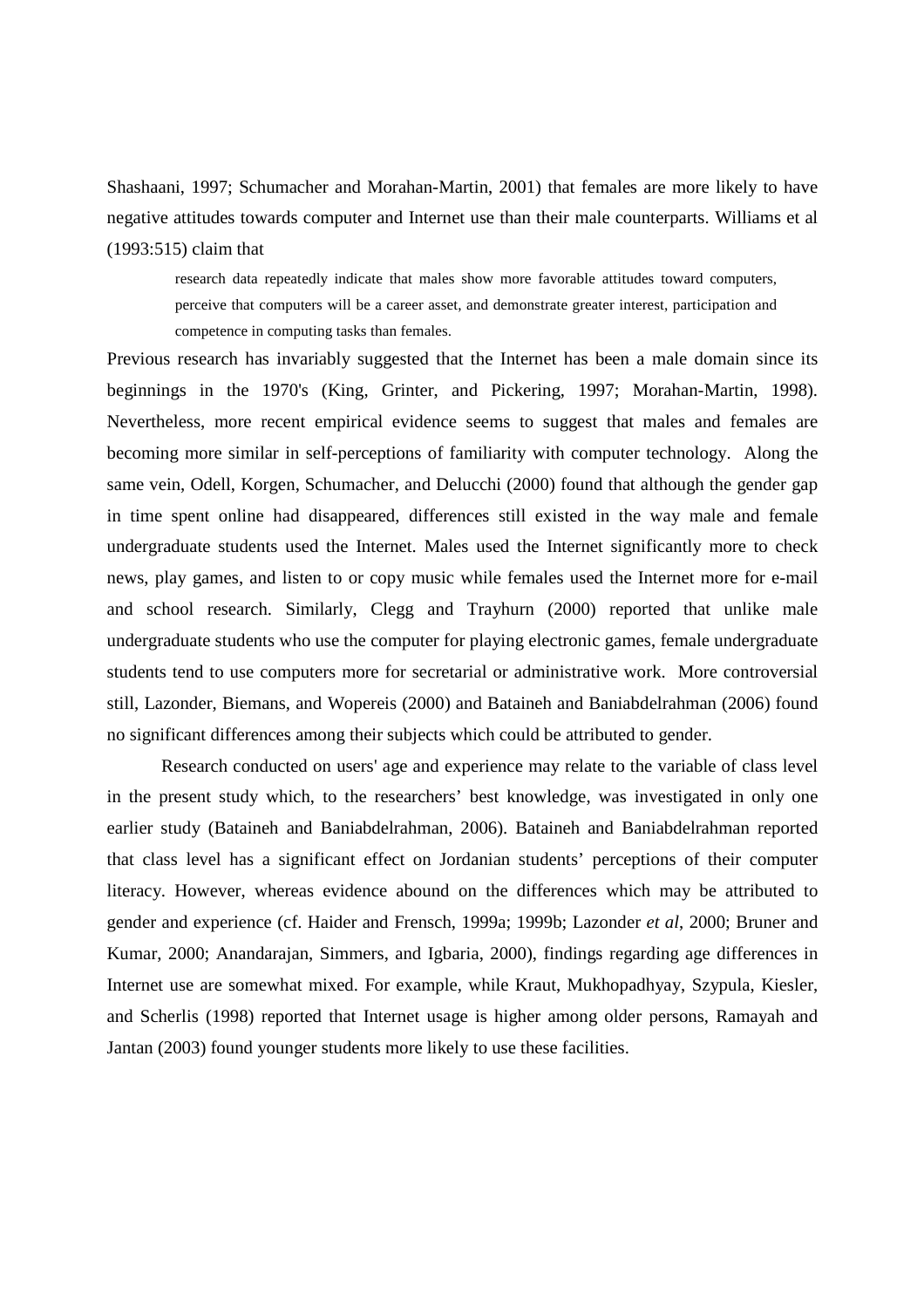# **Design of the study**

The population of the study consisted of all the EFL students at the Department of Curriculum and Instruction and the Department English at Yarmouk University (Irbid, Jordan) in the second semester of the academic year 2003/2004. The sample of the study consisted of 210 (56 male and 154 female EFL students of whom 49 were first-, 50 second-, 40 third-, and 71 fourth-year students) who volunteered for participation in the study in response to an invitation posted by the researchers on the bulletin boards at the two departments. The researchers limited participation to students in the undergraduate programs of *English* or *English Field Teacher* to ensure that only EFL students participated in the study. The anonymity of the respondents was established by specifically asking them not to write their names on the questionnaire copies.

Based on their collective experience and a review of the literature, the present researchers designed a questionnaire the validity of which was established by a jury of four EFL professors, three EFL supervisors, and five English language teachers. The questionnaire in its final form consisted of two demographic questions, eight items which cover the students' use of the Internet for general purposes, and eight items which covered their use of the Internet for EFL learning purposes**.**

The reliability of the questionnaire was established using test-retest on twenty-one EFL students who were excluded from the sample, with a twenty-day interval between the two administrations of the questionnaire. Chronbach alpha was calculated and found to equal 81.7%.

After establishing the validity and reliability of the questionnaire, it was distributed handto-hand to the participants. Of the 280 copies distributed, 210 copies were returned to the researchers, yielding a response rate of 75%.

# **Findings and discussion**

In this section, the findings are presented and discussed according to the four research questions posed in the study. The first and second questions are discussed together after the presentation of tables 1 and 2, while the third and fourth questions are discussed independently after that.

To answer the first question, which investigates the students' perceptions of their level of general Internet use, eight questionnaire items were used. The students' responses are presented in Table 1.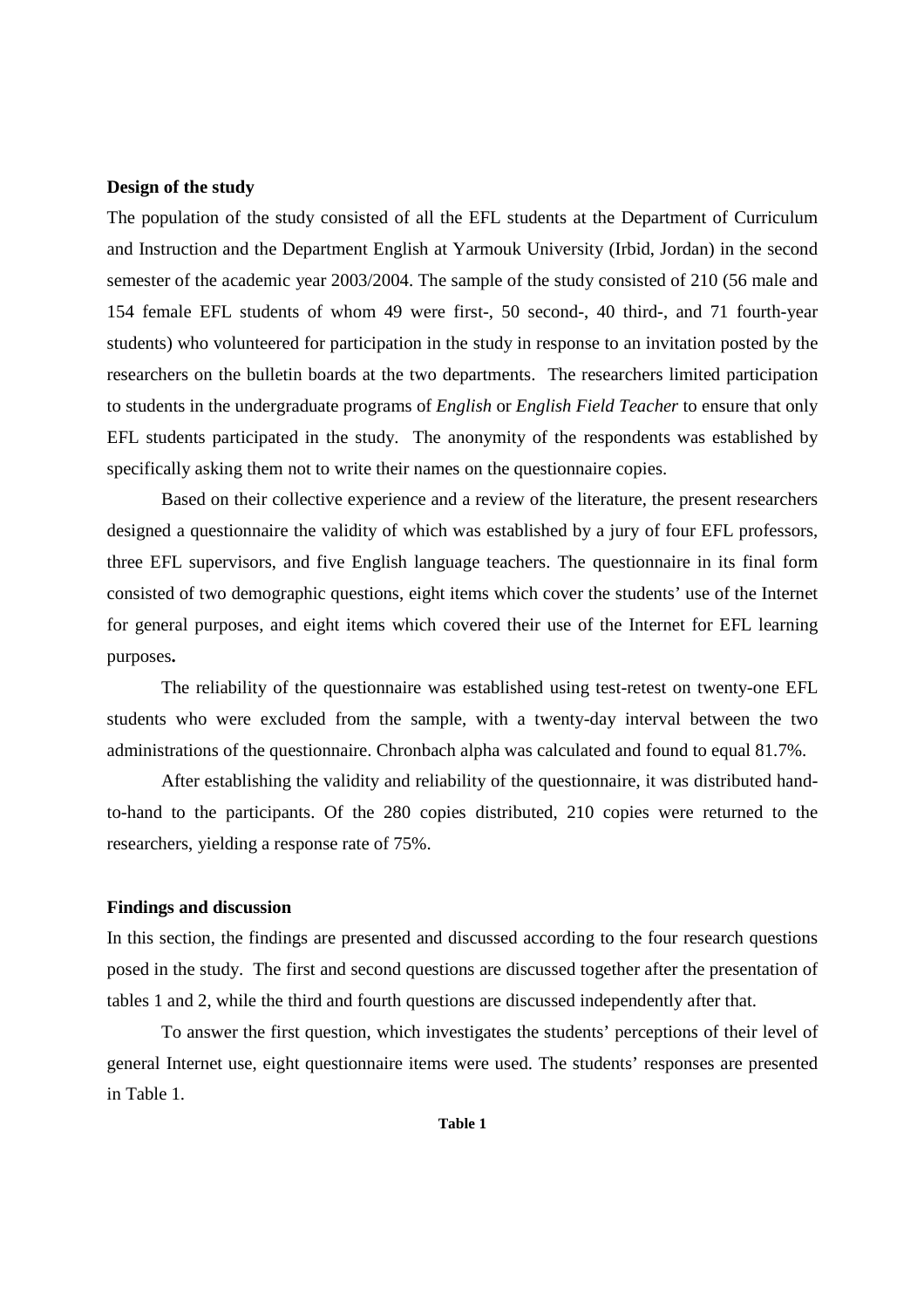|                | <i>L LU poscs</i>                                                  |     |              |    |                                                           |    |               |    |       |                  |                |
|----------------|--------------------------------------------------------------------|-----|--------------|----|-----------------------------------------------------------|----|---------------|----|-------|------------------|----------------|
| <b>Item</b>    | <b>Item</b>                                                        |     | <b>Never</b> |    | <i><b>Occasionally</b></i><br><b>Frequently</b><br>Rarely |    | <b>Always</b> |    |       |                  |                |
| No.            |                                                                    | n   | %            | n  | $\%$                                                      | n  | %             | n  | $\%$  | $\boldsymbol{n}$ | %              |
|                | Electronic-mail (e-mail)                                           | 72  | 34.29        | 54 | 25.71                                                     | 27 | 12.86         | 24 | 11.43 | 33               | 15.71          |
| 2              | <b>Mailing lists or discussion groups</b>                          | 51  | 24.29        | 57 | 27.14                                                     | 33 | 15.71         | 33 | 15.71 | 36               | 17.14          |
| 3              | World Wide Web (WWW)                                               | 93  | 44.29        | 84 | 40.00                                                     | 9  | 4.29          | 18 | 8.57  | 15               | 7.14           |
| $\overline{4}$ | <i>Browsers to view documents (e.g.</i>                            | 39  | 18.57        | 72 | 34.29                                                     | 24 | 11.43         | 42 | 20.00 | 33               | 15.71          |
|                | <i>Netscape</i> )                                                  |     |              |    |                                                           |    |               |    |       |                  |                |
| 5              | <b>File Transfer Protocol (FTP)</b>                                | 120 | 57.14        | 51 | 24.29                                                     | 11 | 5.24          | 15 | 7.14  | 13               | 6.19           |
| 6              | <b>Remote computing (TELNET)</b>                                   | 123 | 58.57        | 57 | 27.14                                                     | 15 | 7.14          | 15 | 7.14  | $\Omega$         | 0 <sup>0</sup> |
|                | <b>Web Course Tools (WebCT)</b>                                    | 106 | 50.48        | 45 | 21.43                                                     | 34 | 16.19         | 13 | 6.19  | 12               | 5.71           |
| 8              | Personal purposes such as chat,<br>communication, or entertainment | 30  | 14.29        | 69 | 32.86                                                     | 38 | 18.10         | 49 | 23.33 | 24               | 11.43          |
|                |                                                                    |     |              |    |                                                           |    |               |    |       |                  |                |

*Numbers and Percentages of EFL Students' Responses Concerning the Use of Internet for General Purposes* 

The findings suggest that about 36% of the respondents *frequently* or *always* use browsers to view documents; 35% use the Internet for personal purposes; 33% use mailing lists and discussion groups; and 27% use electronic mail. Smaller percentages of 16%, 13%, 12%, and 7% were reported for the use the World Wide Web (WWW), File Transfer Protocol (FTP), Web Course Tools (WebCTs), and remote computing, respectively.

The findings also show that 86%, 84%, and 81% of the respondents reported *never* or *rarely* using remote computing, the WWW, and FTP, respectively, while 72%, 60%, 53%, 51%, and 47% reported *never* or *rarely* using WebCTs, e-mail, browsers to view documents, mailing lists and discussion groups, and the computer for personal purposes, respectively.

To answer the second research question, which investigates the students' perceptions of their level of Internet use for EFL learning purposes, eight questionnaire items were used. Table 2 presents the numbers and percentages of the students' responses.

| <b>Item</b><br>No. | <b>Item</b>                                                     |    | <b>Never</b> |    | Rarely | <i><b>Occasionally</b></i> |       | Frequently |       | <b>Always</b> |       |
|--------------------|-----------------------------------------------------------------|----|--------------|----|--------|----------------------------|-------|------------|-------|---------------|-------|
|                    |                                                                 |    | %            | n  | $\%$   | n                          | %     | n          | %     | n             | %     |
|                    | Locating authentic materials and<br>texts                       | 24 | 11.43        | 77 | 36.66  | 23                         | 10.95 | 58         | 27.62 | 28            | 13.33 |
| 2                  | Developing search skills as a<br>group problem-solving activity | 72 | 34.29        | 94 | 44.76  | 5                          | 2.38  | 18         | 8.57  | 21            | 10.00 |

**Table 2**  *Numbers and Percentages of the Students' Responses Concerning the Use of the Internet for EFL Learning Purposes*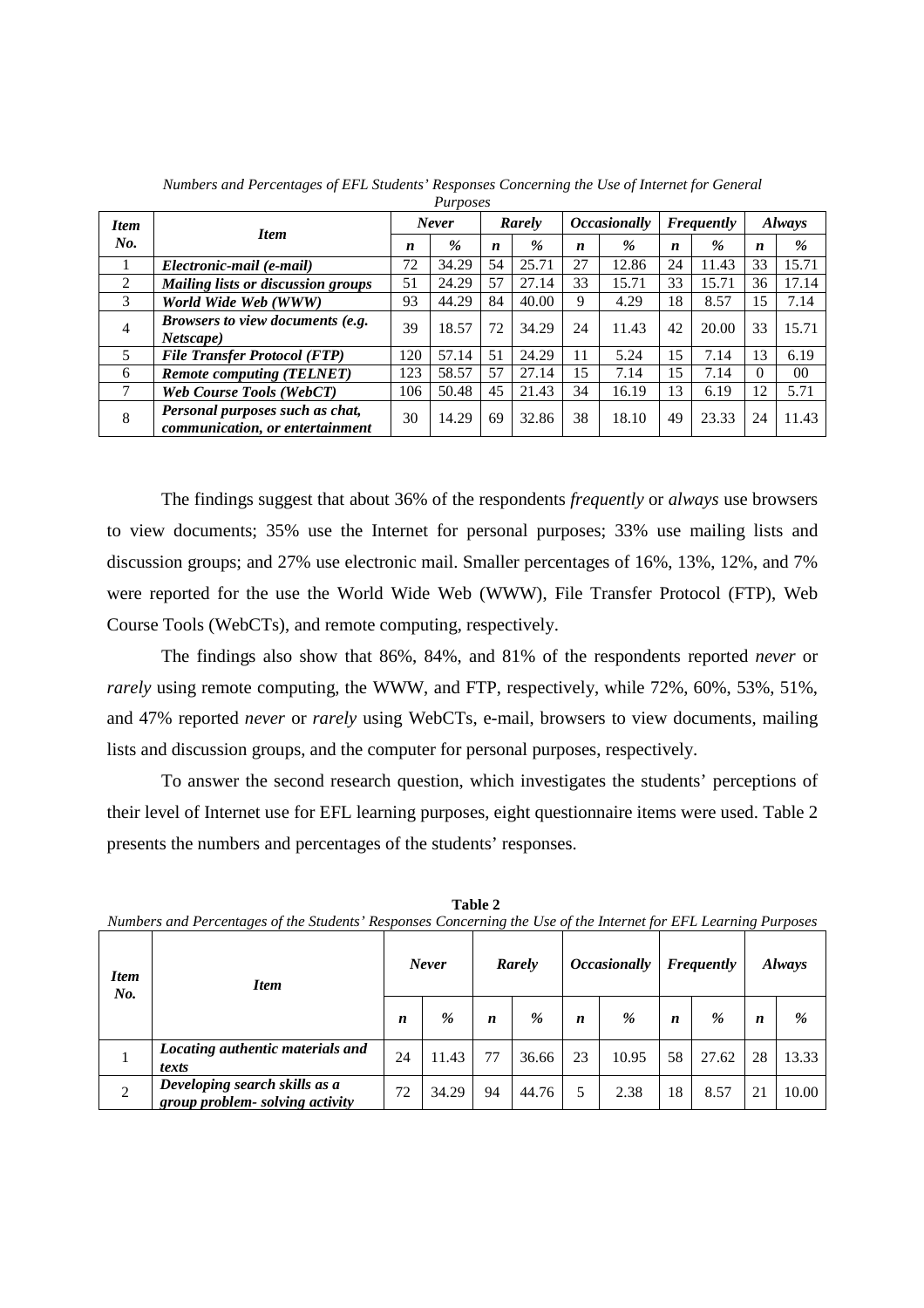| <b>Item</b><br>No. | <b>Item</b>                                                                                |                  | <b>Never</b>  |                  | Rarely | <i><b>Occasionally</b></i><br><b>Frequently</b> |               |                  |               | <i>Always</i>    |       |
|--------------------|--------------------------------------------------------------------------------------------|------------------|---------------|------------------|--------|-------------------------------------------------|---------------|------------------|---------------|------------------|-------|
|                    |                                                                                            | $\boldsymbol{n}$ | $\frac{6}{2}$ | $\boldsymbol{n}$ | $\%$   | $\boldsymbol{n}$                                | $\frac{6}{6}$ | $\boldsymbol{n}$ | $\frac{6}{6}$ | $\boldsymbol{n}$ | $\%$  |
| $\mathcal{E}$      | Developing reading skills and<br>vocabulary via extensive reading<br>of Internet materials | 44               | 20.95         | 84               | 40.00  | 39                                              | 18.57         | 20               | 9.52          | 23               | 10.95 |
| $\overline{4}$     | Developing writing skills through<br>writing reports                                       | 12               | 5.71          | 115              | 54.76  | 20                                              | 9.52          | 35               | 16.67         | 28               | 13.33 |
| $\overline{5}$     | Developing academic research<br>skills                                                     | 74               | 35.24         | 85               | 40.48  | 31                                              | 14.76         | 8                | 3.81          | 12               | 5.71  |
| 6                  | Using the library                                                                          | 100              | 47.62         | 63               | 30.00  | 9                                               | 4.29          | 16               | 7.62          | 22               | 10.48 |
| $\tau$             | Developing speaking skills<br>through chatting with native<br>speakers                     | 17               | 8.10          | 72               | 34.29  | 52                                              | 24.76         | 44               | 20.95         | 25               | 11.90 |
| 8                  | Developing listening skills<br>through chatting with native<br>speakers                    | 76               | 36.19         | 81               | 38.75  | 35                                              | 16.67         | 7                | 3.33          | 11               | 5.24  |

Table 2 shows that more than 65% of the respondents reported *never* or *rarely* using the Internet for any EFL learning purposes, except for locating authentic materials and texts (41%), developing speaking skills through chat (33%), and developing writing skills through writing reports (30%). In general, the findings indicate that using the Internet for EFL learning purposes is fairly weak.

The researchers attribute the findings, as shown in tables 1 and 2 above, to a host of factors. The content of the computer courses (viz., CS 100 and CS 101 the respondents study as requirements for graduation) is oriented towards enabling the students to use the computer for personal purposes. The descriptions of both courses do not include any reference to using the computer for academic purposes. Furthermore, no reference is made to Internet-related topics, which may explain the students' reports of inability to use the Internet for general or academic purposes. This may also explain the students' reports of unfamiliarity with Internet sites with academic content, since they reportedly do not receive any formal training in either area.

Table 3 presents the figures pertaining to the third research question which investigates the relationship between the students' general Internet use and that for EFL purposes.

**Table 3** 

*Pearson Correlation Coefficient Matrix between the Students' General Internet Use and Internet Use for EFL Purposes*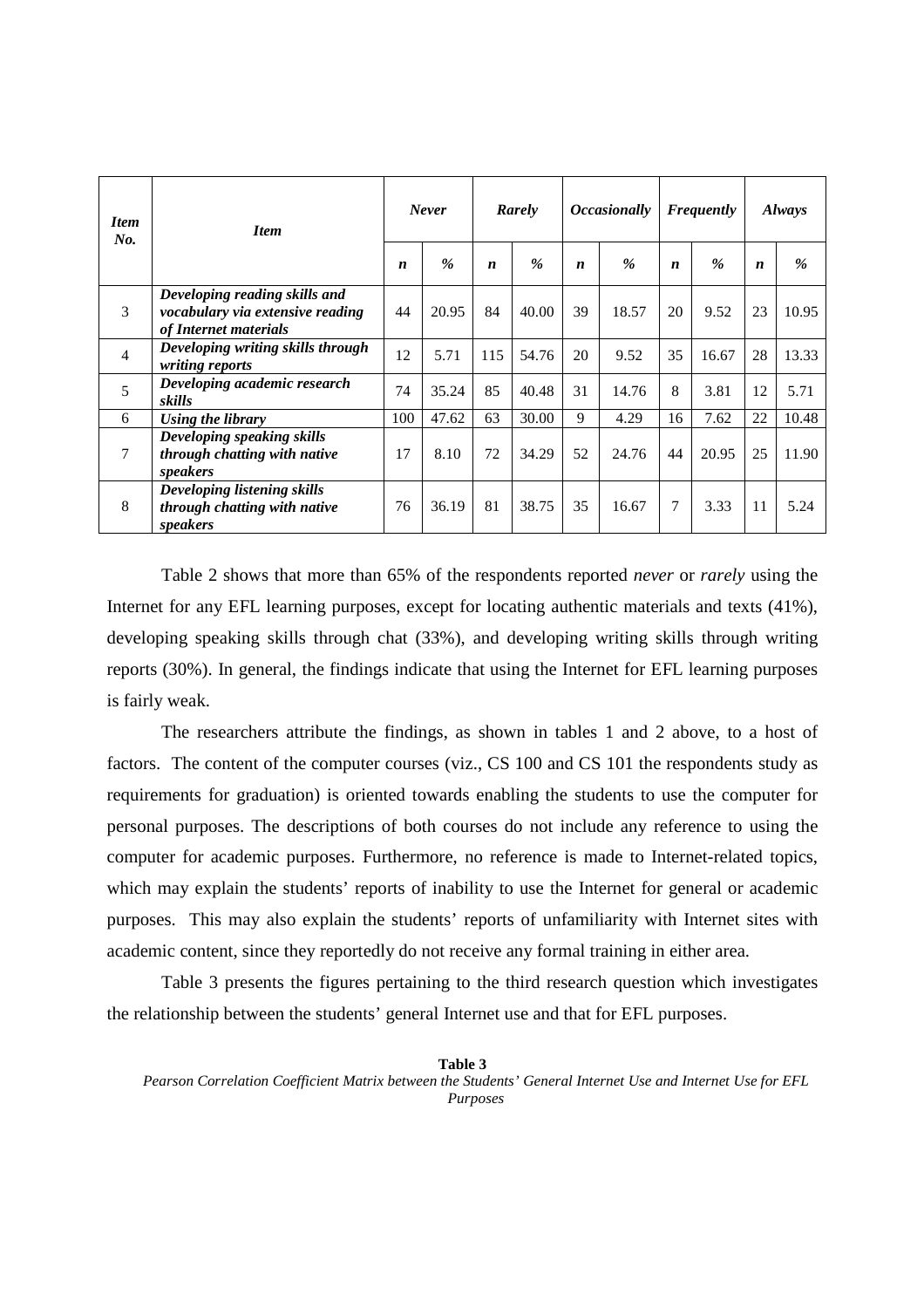| <b>Variables</b>                                                     | Use of the Internet for<br><b>General Purposes</b> | Use of the Internet for EFL<br><b>Purposes</b> |
|----------------------------------------------------------------------|----------------------------------------------------|------------------------------------------------|
| Use of the Internet for<br>r General<br><b>Purposes</b><br>Sig.<br>n | 1.00<br>210                                        | 0.12<br>0.09<br>210                            |
| Use of the Internet for EFL r Purposes<br>Sig.<br>n                  |                                                    | 1.00<br>210                                    |

Table 3 shows that there is a weak insignificant correlation between the students' use of the Internet for general and EFL purposes  $(r=0.12, p=0.09)$ . Despite claims that the Internet is a good communication medium, a good learning tool, a more convenient forum for EFL students than language laboratories, and a great tool for self-study, not to mention the students' advantageous English proficiency which facilitates their use of the Internet, the findings reveal that the respondents are a little or not at all frequent users of the Internet. The findings also reveal an infrequent use of the Internet for EFL purposes, which may be attributed to a host of factors, the most important of which are the following:

- 1. There are no computers in the classroom.
- 2. Computer laboratories are often difficult to reserve, and the available ones may not be located near the classrooms.
- 3. Instructors do not make the Internet assignments part of students' class work.
- 4. Students do not have university e-mail accounts.
- 5. Students have to pay for Internet print-outs in the university library (although they pay an Internet fee with tuition at the beginning of every semester).
- 6. The two required computer courses (viz., CS 100 and CS 101) are not adequate to prepare proficient users of the Internet, especially if one kept in mind the predominantly theoretical nature of the content of these courses.
- 7. Most students are not aware of useful educational Internet sites.
- 8. The amount of information on the Internet can be overwhelming, not to mention that a lot of this information is inaccurate at a time when most students lack the experience to sift through it.

Three types of Internet access can be used in EFL activities: e-mail and mailing lists, news groups, and the WWW. The findings reveal that the respondents rarely use these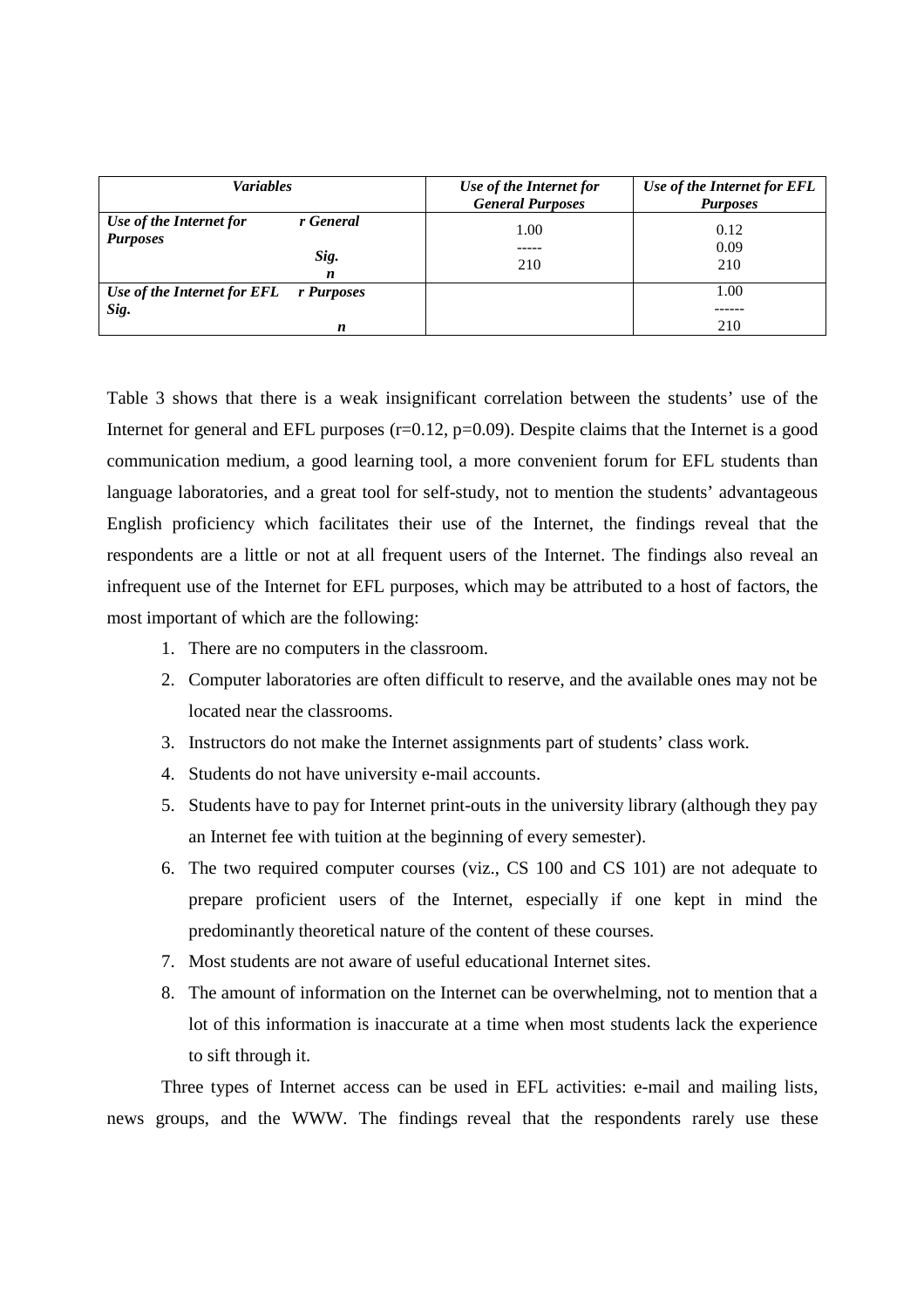resources, which may be attributed to their lack of awareness of the advantages of the Internet. This observation has been further supported by the respondents' reports of their weak use of the Internet for EFL learning purposes.

To answer the fourth research question, which is concerned with whether or not there are any significant differences in the students' Internet use for general and EFL learning purposes which can be attributed to gender and class level, a Multivariate Analysis of Variance (MANOVA) was used. The results are presented in tables 4 and 5, below.

| Means and Standard Deviations of the Students' Use of the Internet for General and EFL Purposes |                    |    |             |       |  |  |  |  |  |
|-------------------------------------------------------------------------------------------------|--------------------|----|-------------|-------|--|--|--|--|--|
| <b>Dependent Variable</b>                                                                       | <b>Class Level</b> | n  | <b>Mean</b> | SD    |  |  |  |  |  |
|                                                                                                 |                    | 49 | 15.13       | 9.83  |  |  |  |  |  |
| <b>Internet Use for General Purposes</b>                                                        |                    | 50 | 12.66       | 9.65  |  |  |  |  |  |
|                                                                                                 |                    | 40 | 18.60       | 9.42  |  |  |  |  |  |
|                                                                                                 |                    | 71 | 17.38       | 10.99 |  |  |  |  |  |
|                                                                                                 |                    | 49 | 14.83       | 9.73  |  |  |  |  |  |
| <b>Internet Use for EFL Purposes</b>                                                            |                    | 50 | 15.08       | 7.82  |  |  |  |  |  |
|                                                                                                 |                    | 40 | 17.68       | 9.07  |  |  |  |  |  |
|                                                                                                 |                    | 7i | 16.44       | 9.54  |  |  |  |  |  |

**Table 4** 

| Table 5                                                                              |
|--------------------------------------------------------------------------------------|
| MANOVA Test Criteria and Exact F Statistics for the Effect of Gender and Class Level |
|                                                                                      |

| <i>Independent</i> | <i>Statistic</i> | Value | <b>F-Value</b> | Num DF | Den DF | Pr>F      |
|--------------------|------------------|-------|----------------|--------|--------|-----------|
| <i>Variables</i>   |                  |       |                |        |        |           |
| <b>Gender</b>      | Wilks'           | 0.96  | 2.19           |        | 200    | 0.07      |
|                    | Lambda           |       |                |        |        |           |
| Class Level        | Wilks'           | 0.85  | 2.72           | 12     | 529.44 | $0.001**$ |
|                    | Lambda           |       |                |        |        |           |

\*\* Significant at  $\alpha$  = 0.05

The findings do not reveal any significant effect of gender on the respondents' use of the Internet for general and EFL learning purposes (Wilks' Lambda=  $0.96$ , F  $(4, 200) = 2.19$ ; P = 0.07). Even though this result is not consistent with reports of gender differences in previous research (cf., for example, End *et al.*, 2000; Sherman *et al.*, 2000), it is in line with research reports that the gender gap is narrowing (cf., for example, Odell *et al.*, 2000) or disappearing altogether (cf., for example, Lazonder *et al.*, 2000; Bataineh and Baniabdelrahman, 2006). It may be further explained in light of the fact that male and female students at Yarmouk University study the same courses under the same conditions.

In contrast, the results of the Multivariate Analysis of Variance (MANOVA) between groups design reveal a significant effect for the variable of the class level on the students' use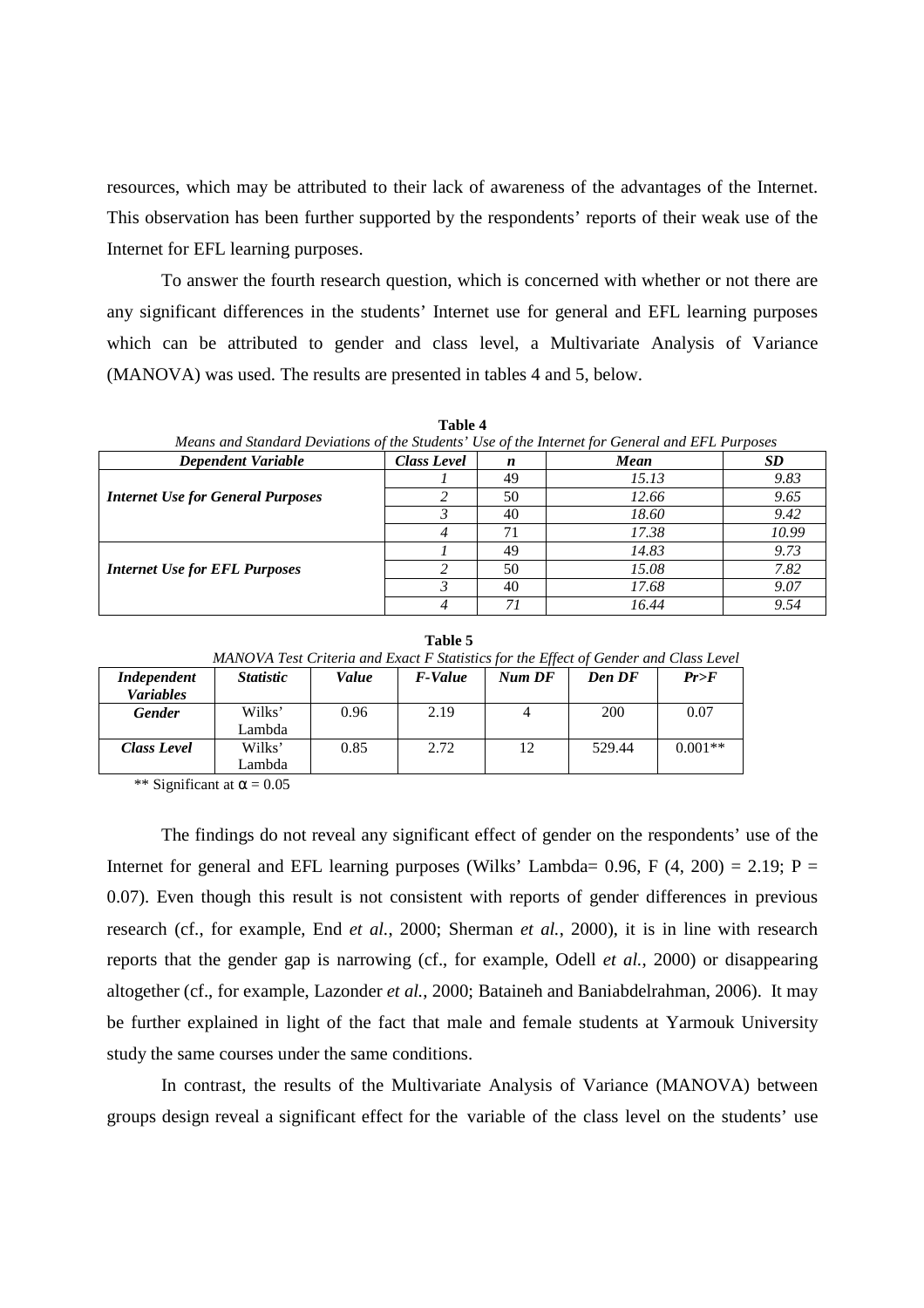of the Internet for general and EFL learning purposes (Wilks' Lambda=0.85, F (12, 529.44)=2.72; P<0.001). This is fairly consistent with previous reports (cf., for example, Bataineh and Baniabdelrahman, 2006). This result may also be consistent with the reports (cf., for example, Anandarajan *et al.*, 2000; Lazonder *et al*, 2000) that experience (viz., extended exposure to computers matched in this study with class level) does make a difference in Internet skills and activities.

Table 6 presents the findings of the multi-comparisons of the students' responses according to the variable of class level.

|                | Tukey Test of Multi-Comparisons of Class Level |                                          |         |                                                                              |         |         |      |  |  |  |  |
|----------------|------------------------------------------------|------------------------------------------|---------|------------------------------------------------------------------------------|---------|---------|------|--|--|--|--|
|                |                                                | <b>Internet Use for General Purposes</b> |         | <b>Internet Use for EFL Purposes</b>                                         |         |         |      |  |  |  |  |
|                | <b>Class Level</b>                             | Mean Difference                          |         | 95% Confidence Interval<br>95% Confidence Interval<br><b>Mean Difference</b> |         |         |      |  |  |  |  |
|                | ◠                                              | 2.47                                     | $-2.86$ | 7.80                                                                         | $-0.25$ | $-5.03$ | 4.53 |  |  |  |  |
|                | 3                                              | $-3.47$                                  | $-9.11$ | 2.17                                                                         | $-2.85$ | $-7.91$ | 2.22 |  |  |  |  |
|                |                                                | $-2.25$                                  | $-7.19$ | 2.67                                                                         | $-1.61$ | $-6.03$ | 2.82 |  |  |  |  |
|                |                                                | $-5.94$                                  | 11.50   | $-0.38*$                                                                     | $-2.60$ | $-7.59$ | 2.40 |  |  |  |  |
| $\overline{c}$ |                                                | $-4.72$                                  | $-9.56$ | 0.12                                                                         | $-1.36$ | $-5.70$ | 2.99 |  |  |  |  |
| 3              |                                                | 1.22                                     | $-3.96$ | 6.40                                                                         | 1.24    | $-3.42$ | 5.89 |  |  |  |  |

**Table 6** 

\*\* Significant at  $\alpha$  = 0.05

As shown in Table 6, Tukey test of multi-comparisons reveals significant differences between the mean scores of second- and third-year EFL students in favor of the latter group. Third-year students were found to perceive themselves as more frequent users of the Internet for general purposes than their second-year counterparts. As for the use of the Internet for EFL purposes, the results do not reveal any significant differences that can be attributed to class level.

## **Limitations of the study**

As with all research, this study has certain limitations. The fact that the students were queried about their perceptions of their Internet use may pose a two-fold limitation in this research. To begin with, the data are based on self-reports, and the researchers do not have any means to confirm that the students indeed use the Internet as frequently as they perceive themselves to do. Secondly, perceptions are never static, and a study of this nature may not capture the whole picture, which is why its findings should be viewed as exploratory and preliminary.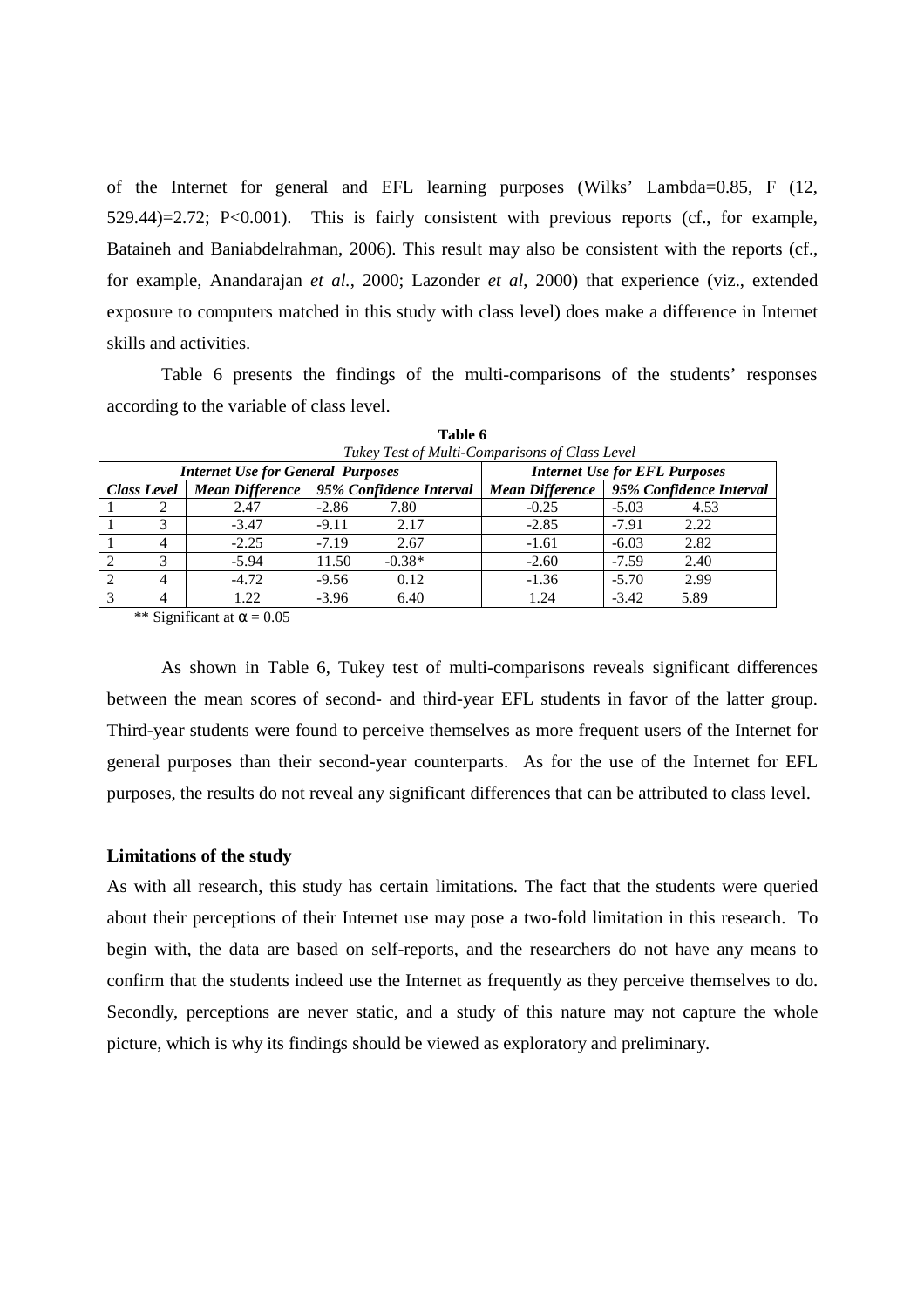The fact that this study does not investigate how computer access impacts Internet use constitutes an additional limitation. Variables such as home computer ownership, university computer access, and Internet use as measured by overall use, location of use, and recency of use are areas for future investigations.

#### **Conclusions, recommendations, and implications**

Although the literature reveals an emphasis on the role of the Internet in the educational process and the significant effect of its use on students' achievement, no studies have been conducted in Jordan on EFL students' perceptions of using the Internet for general and EFL learning purposes. Thus, since the present findings may be insufficient to provide adequate insights into the potential application of the Internet in EFL learning in Jordan, further research using more variables and additional instruments may prove valuable towards this end.

Since the use of technology has to be driven by pedagogy, teachers should be urged to assume more responsibility in using the Internet to enhance the quality of teaching and learning. Teacher training programs should include compulsory ICT training for teachers to acquire optimum levels of knowledge and skills bearing in mind the following considerations:

- 1. emphasizing applications rather than theoretical accounts of how to use ICT,
- 2. broadening awareness of a wide range of ICT resources, with less emphasis on word processing and more on resources (e.g., the Internet and e-mail) which are currently underused, and
- 3. presenting ICT as a tool for lifelong learning for both instructors and students and encouraging students' use of ICT through out-of-class activities and assignments.

#### **References**

- Almekhlafi, A.G. (2006). The effect of Computer Assisted Language Learning (CALL) on United Arab Emirates English as a Foreign Language (EFL) school students' achievement and attitude. *Journal of Interactive Learning Research*, *17*(2), 121-142.
- Anandarajan, M., Simmers, C., and Igbaria, M. (2000). An exploratory investigation of the antecedents and impact of Internet usage: An individual perspective. *Behavior and Information Technology, 19*, 69-85.
- Ayres, R. (2002). Learner attitudes towards the use of CALL. *Computer-Assisted Language Learning Journal*, 15(3), 241-249.
- Bataineh, R.F. and Baniabdelrahman, A.A. (2006). Jordanian EFL students' perceptions of their computer literacy.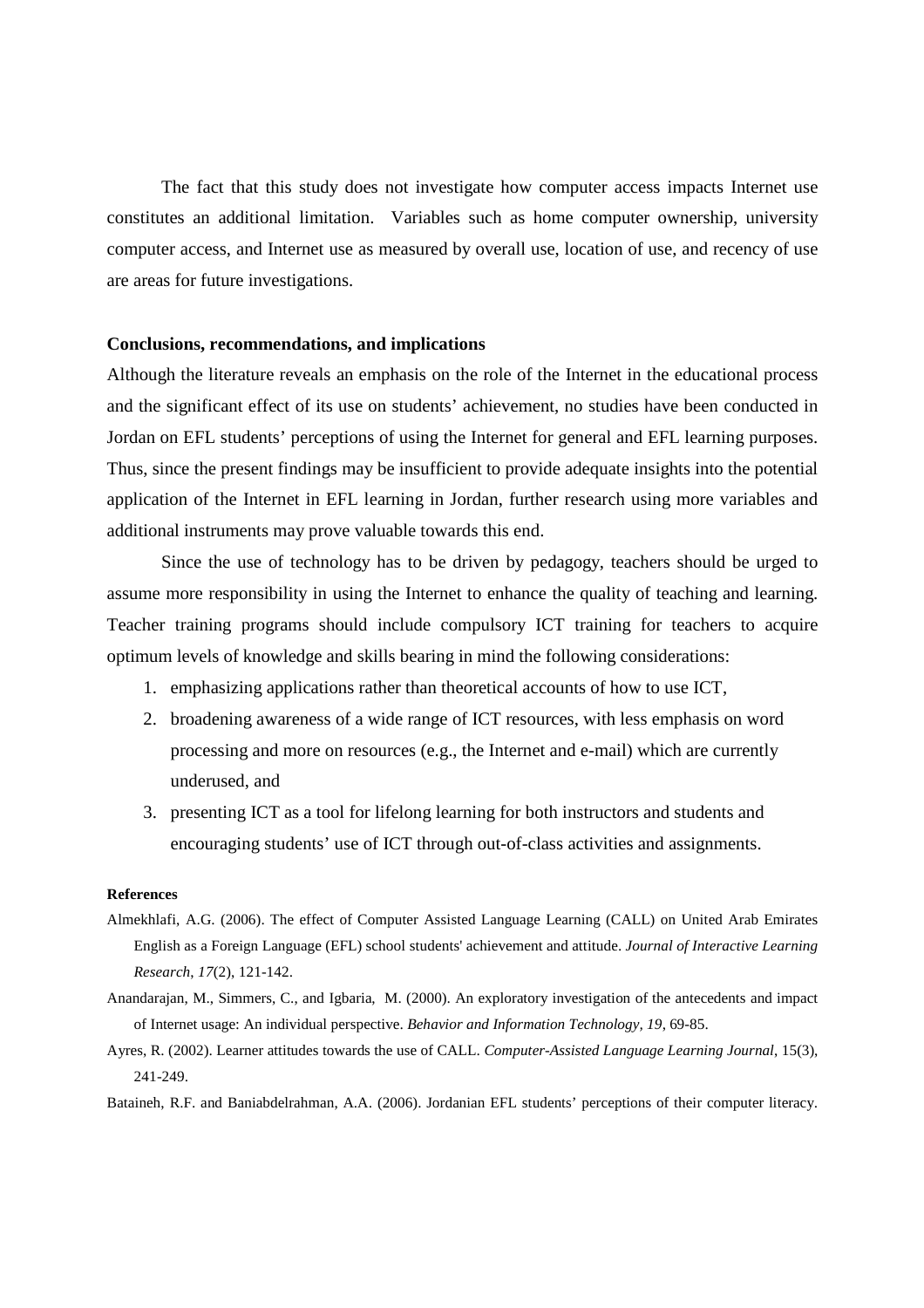*International Journal of Education and Development Using Information and Communication Technology, 2(2),*  35-50.

- BECTA (2004a). A review of the research literature on barriers to the uptake of ICT by teachers . Coventry: Becta. Available at: http://www.becta.org.uk/research/research.cfm? Section=1&id=3310. [accessed July 23, 2007].
- BECTA (2004b), *What the research says about ICT and classroom organisation in schools*. Coventry: Becta*.*  Available at: http://becta.org.uk/page\_documents/research/wtrs\_classroom. pdf. [accessed July 23, 2007].
- BECTA (2004c), *What the research says about ICT and reducing teacher workloads*. Coventry: Becta. Available at: http://www.becta.org.uk/page\_documents/research/wtrs\_ workloads.pdf. [accessed July 23, 2007].
- BECTA (2005a), *Evaluation of curriculum online: Second report of the qualitative study of schools*. Coventry: Becta. **Available** at: http://www.becta.org.uk/page\_documents/research /curriculumonline/main\_report\_final.pdf. [accessed July 23, 2007].
- BECTA (2005b), *The Becta Review 2005: Evidence on the progress of ICT in education*. Coventry: Becta. Available at: http://www.becta.org.uk/page\_documents/research/becta\_ review\_feb05. pdf. [accessed July 23, 2007].
- BECTA (2007), *The impact of ICT in schools A landscape review.* Coventry: Becta. Available at: http://www.becta.org.uk/ research. [accessed July 23, 2007].
- Berge, Z. and Collins, M. (1995). *Computer-Mediated Communication and the Online Classroom in Distance Learning.* Cresskill, New Jersey: Hampton Press.
- Bimber, B. (2000). Measuring the gender gap on the Internet. *Social Science Quarterly, 81*, 868-877.
- Bruner, G.C. and Kumar, A. (2000). Web commercials and advertising hierarchy-of-effects. *Journal of Advertising Research*, *40* (1/2), 35-42.
- Clegg, S. and Trayhurn, D. (2000). Gender and computing: Not the same old problem. *British Educational Research Journal, 26* (1), 75-58.
- Cuban, L. (2001). *Oversold and Underused: Computers in the Classroom*. London: Harvard University Press.
- Davidson, A.L., and Schofield, J.W. (2002). *Bringing the Internet to School: Lessons from an Urban District*. San Francisco, California: Jossey-Bass.
- Dorup, J. (2004). Experience and attitudes towards information technology among first-year medical students in Denmark: Longitudinal questionnaire survey. *Journal of Medical Internet Research*, 6(1). Available at: http://www.jmir.org/2004/1/e10/. [accessed November 13, 2006].
- Egbert, J., Paulus, T.M., and Nakamichi, Y. (2002). The impact of CALL instruction on classroom computer use: A foundation for rethinking technology in teacher education. *Language Learning and Technology*, 6(3), 108-126.
- End, C., Kraan, E., Cole, A., Campbell, J., Birchmeier, Z., Klausner, J., and Sherman, R.C. (2000). Internet gender gap among college students. Paper presented to MPA, Chicago (May, 2000). Available at: http://www.users. muohio.edu/ shermarc/mpa100.htm . [accessed June 2, 2005].
- Fenfang, H. (2003). Learners' behaviors in computer-based input activities elicited through tracking technologies. *Computer-Assisted Language Learning*, 16(1), 5-29.
- Fernandez, J.M.P. (2001). Some Internet applications for language teaching: A web-assisted course of English for construction. *Educational Media International*, 38(2- 3), 119-125.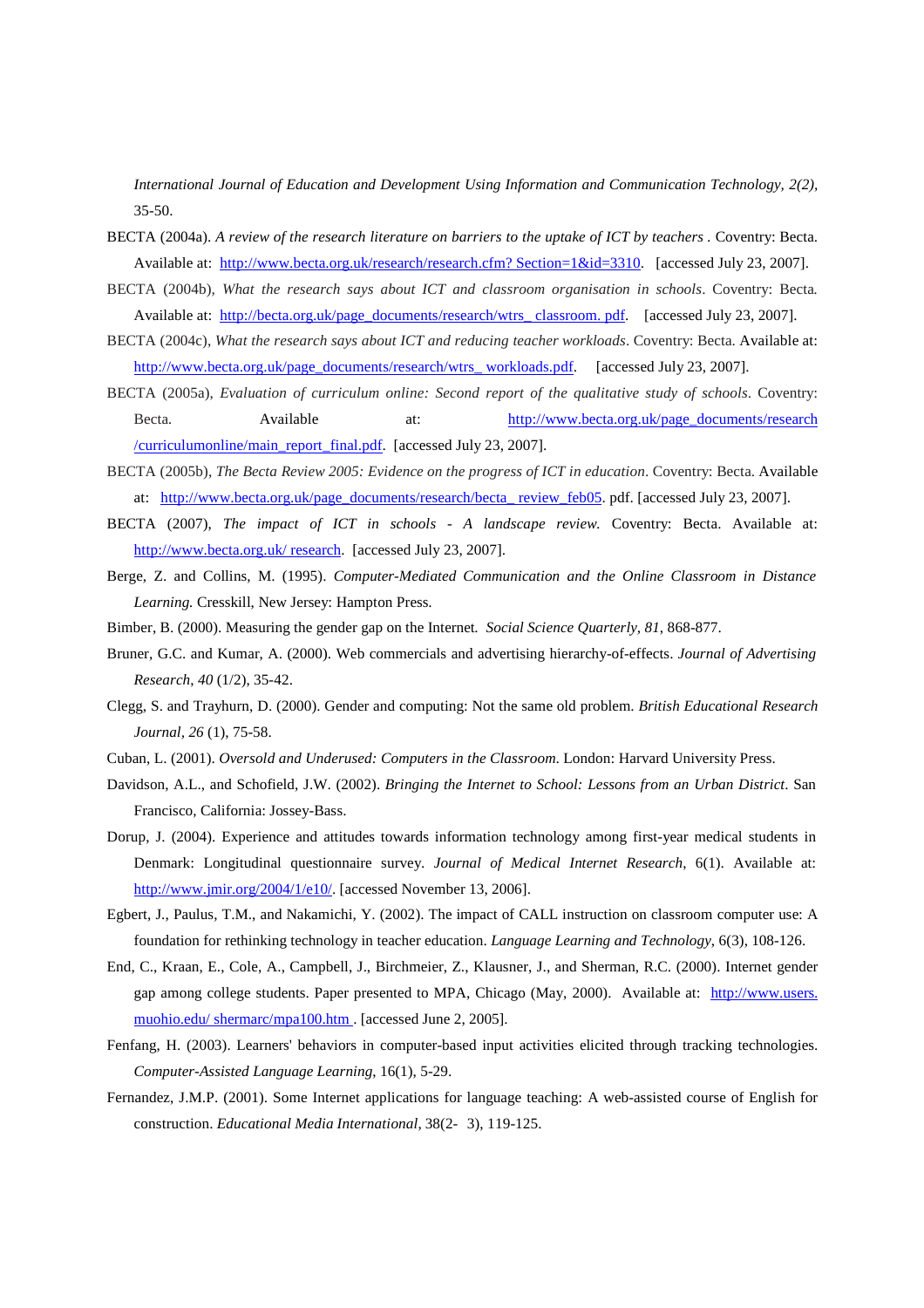- Frizzler, K. (1995). *The Internet as an Educational Tool in ESOL Writing Instruction.* Unpublished Master's thesis, San Francisco State University. Available at: http://thecity.sfsu.edu/~funweb/thesis.htm. [accessed August 15, 2004].
- González-Bueno, M. (1998). The effects of electronic mail on Spanish L2 discourse. *Language Learning and Technology*, *1*(2), 55-70.
- Haider, H. and Frensch, P.A. (1999a). Information reduction during skill acquisition: The influence of task instruction. *Journal of Experimental Psychology: Applied*, *5*(2), 129-151.
- Haider, H. and Frensch, P.A. (1999b). Eye movement during skill acquisition: More evidence for the informationreduction hypothesis. *Journal of Experimental Psychology: Learning, Memory and Cognition*, *25*(1), 172-190.
- Janda, T. (1995). Breaking the ice: E-mail dialogue journal introductions and responses. In M. Warschauer (Ed.), *Virtual Connections: Online Activities and Projects For Networking Language Learners (57- 58).* Honolulu, Hawaii: University of Hawai'i Second Language Teaching and Curriculum Center.
- Kay, R.H. (1992). Understanding gender differences in computer attitudes. *Journal of Research on Computing Education*, 25(2), 159-171.
- Kelly, C., Kelly L., Offner, M., and Vorland, B. (2002). Effective ways to use authentic materials with ESL/EFL students. *The Internet TESL Journal*, (8)11. Available at: http://iteslj.org/Techniques/Kelly-Authentic.html. [accessed January 12, 2007].
- Kent, T. and McNergney, R. (1999). *Will Technology Really Change Education: From Blackboard to Web*. Thousand Oaks, California: Corwin Press, Inc.
- King, J.L., Grinter, R.E., and Pickering, J.M. (1997). The rise and fall of netville: The saga of a cyberspace construction boomtown in the great divide. In S. Kiesler (Ed.), *Culture of the Internet (3-33)*. Mahwah, New Jersey: Lawrence Erlbaum.
- Kraut, R., Mukhopadhyay, T., Szypula, J., Kiesler, S., and Scherlis, W. (1998). Communication and information: Alternative use of the Internet in households. Proceedings of the CHI 98, ACM, New York.
- Lazonder, A.W., Biemans, H.J.A., and Wopereis, I.G.J.H. (2000). Differences between novice and experienced users in searching information on the World Wide Web. *Journal of the American Society for Information Science*, *51* (6), 576-581.
- LeLoup, J.W. and Ponterio, R. (2000). Enhancing authentic language learning through Internet technology. ERIC Document Reproduction Service No. ED 442 277
- Li, R.-C. (1995). English as a second language home page. In M. Warschauer (Ed.), *Virtual Connections: Online Activities and Projects for Networking Language Learners (349-350).* Honolulu, Hawaii: Second Language Teaching and Curriculum Center.
- Linder, D. (2004). The Internet in every classroom? Using outside computers. *ELT Journal*, *58*(1), 10-17.
- McFarlane, A., Harrison, C., Somekh, B., Scrimshaw, P., Harrison, A., and Lewin, C. (2000). *ImpaCT2 Preliminary Study 1: Establishing the Relationship between Networked Technology and Attainment*. Coventry: BECTa.
- Morahan-Martin, J. (1998). Males, females, and the internet. In J. Gackenbach (Ed.), *Psychology and the Internet (169-197).* San Diego, Academic Press.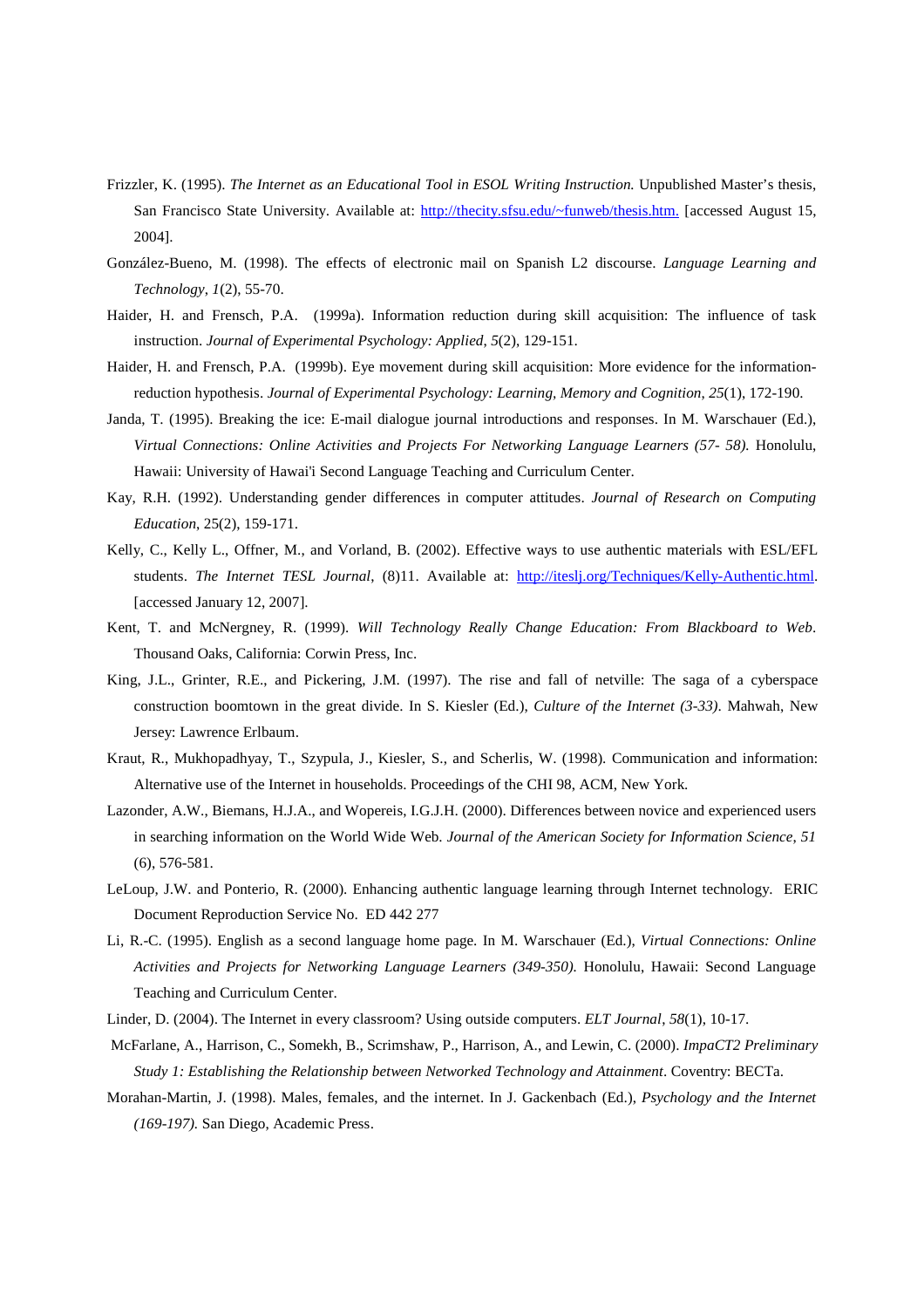- Mumtaz, S. (2000). Factors affecting teachers' use of information and communications technology: A review of the literature. *Journal of Information Technology for Teacher Education*, 9(3), 319-341.
- Nesselhauf, N., and Tschichold, C. (2002). Collocations in CALL: An investigation of vocabulary-building software for EFL. *Computer Assisted Language Learning*, 15(3) 251-279.
- Odell, P., Korgen, K., Schumacher, P., and Delucchi, M. (2000). Internet use among female and male college students. *CyberPsychology and Behavior, 3*, 855-862.
- Raimes, A. (1983). *Techniques in Teaching Writing.* Oxford: Oxford University Press.
- Ramayah, T. and Jantan, M. (2003). Internet usage among Malaysian students: The role of demographic and motivational variables. Paper presented at the International Conference on Innovation in Higher Education*,*  Kiev, Ukraine.
- Resnick, M. (2002). Rethinking learning in the digital age. In G. Kirkman, P.K. Cornelius, J.D. Sachs and K. Schwab (Eds.), *The Global Information Technology Report 2001-02: Readiness for the Networked World (32-37)*. Oxford University Press.
- Robert, A. (2002). Learner attitudes towards the use of CALL. *Computer-Assisted Language Learning*, 15(3), 241- 249.
- Saettler, P. (1999). *The Evolution of American Educational Technology*. Englewood, Colorado: Libraries Unlimited, Inc.
- Schofield, J.W. (2003). Bringing the Internet to schools effectively. *The Evolving Internet: Global Issues, 8(3)*. Available at http://usinfo.state.gov/journals/itgic/1103/ijge/gj09.htm]. [accessed July 21, 2007].
- Schumacher, P. and Morahan-Martin, J. (2001). Gender, internet and computer attitudes and experience. *Computers in Human Behavior*, 17(1), 95-110.
- Shashaani, L. (1997). Gender differences in computer attitudes and use among college students. *Journal of Educational Research Computing Research*, 16, 37-51.
- Sherman, R., End, C., Kraan, E., Cole, A., Campbell, J., Birchmeier, Z., and Klausner, J. (2000). The Internet gender gap among college students: Forgotten but not gone. *CyberPsychology and Behavior*, *3*, 885-894.
- Warschauer, M. (2001). Online learning in sociocultural contexts. In C. Paechter, R. Edwards, R. Harrison and P. Twining (Eds.) *Learning, Space and Identify* (121-141). London: Paul Chapman Publishing Ltd.
- White, C. (1999). Expectations and emergent beliefs of self-instructed language learners. *System*, *27* (4), 443-457.
- Williams, S.W., Ogletree, S.M., Woodburn, W., and Raffeld, P. (1993). Gender roles, computer attitudes, and dyadic computer interaction performance in college students. *Sex Roles, 29*, 515-525.
- Yu, F.-Y., Ju, H., and Yu, J. (2002). Incorporating e-mail into the learning process: Its impact on student academic achievement and attitudes. *Computers and Education, 38* (13), 117-128.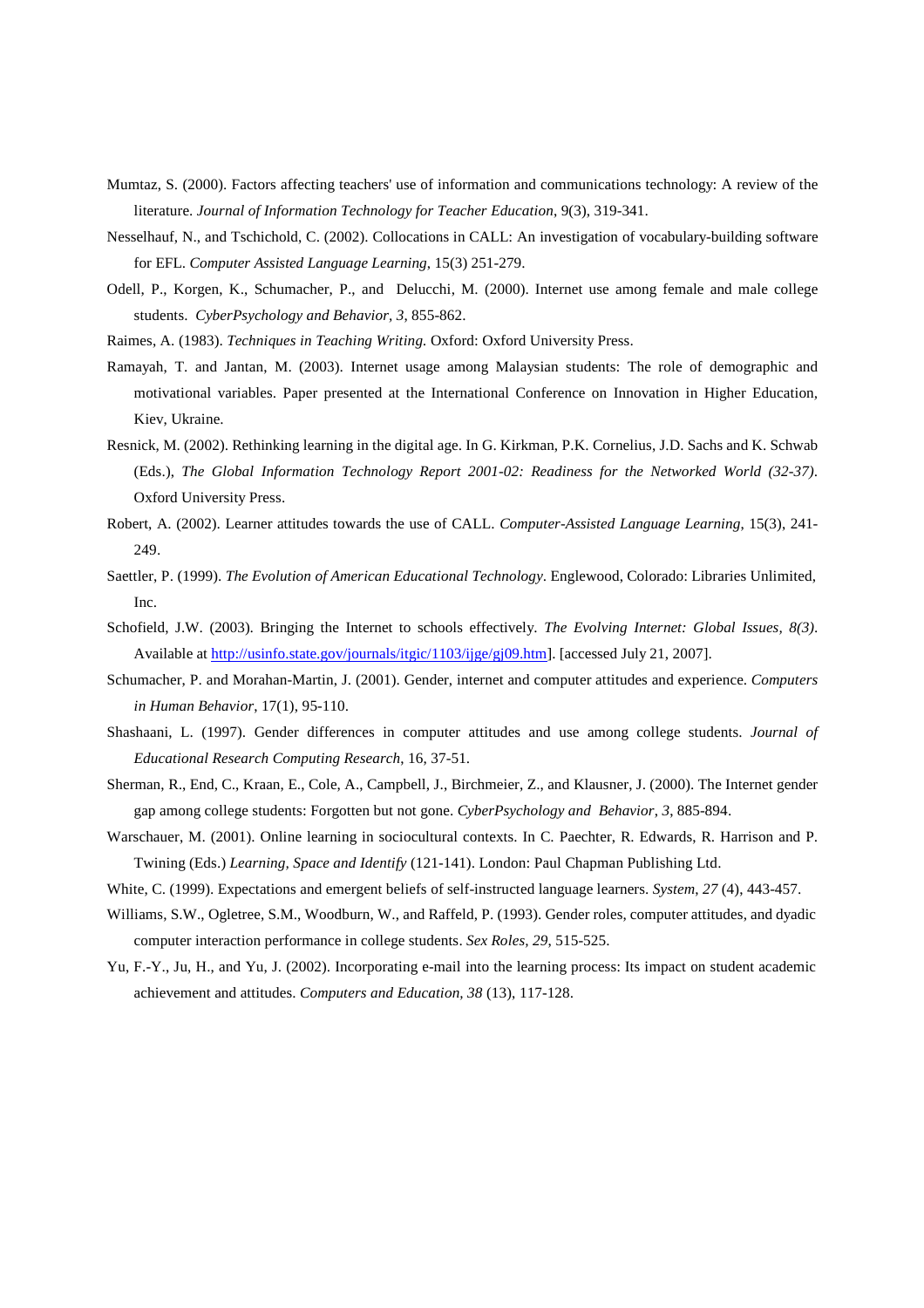#### **APPENDIX**

## **The Questionnaire**

## **Demographic Information**

#### *Class level*

| O |               | First year  |
|---|---------------|-------------|
| O |               | Second year |
| O |               | Third year  |
| O |               | Fourth year |
|   | <b>Gender</b> |             |

# o a. Male

o b. Female

## **A. How often do you use the following Internet services?**

Please place a  $(\sqrt{)}$  in the column that corresponds to your level of use of the following Internet services.

#### **Level of Use of the Internet**

| No.            | <b>Item</b>                                             | <b>Never</b> | <b>Almost</b><br><b>Never</b> | Rarely | <b>Occasionally</b> | <b>Frequently</b> | <b>Always</b> |
|----------------|---------------------------------------------------------|--------------|-------------------------------|--------|---------------------|-------------------|---------------|
| $\vert$ 1      | E-mail: Electronic-<br>mail                             |              |                               |        |                     |                   |               |
| 2              | <b>Mailing lists or</b><br>discussion groups            |              |                               |        |                     |                   |               |
| 3              | World Wide Web<br>(WWW)                                 |              |                               |        |                     |                   |               |
| $\overline{4}$ | <b>Browsers to view</b><br>documents (e.g.<br>Netscape) |              |                               |        |                     |                   |               |
| 5              | <b>File Transfer</b><br><b>Protocol</b> (FTP)           |              |                               |        |                     |                   |               |
| 6              | <b>Remote computing</b><br>(TELNET)                     |              |                               |        |                     |                   |               |
| 7              | <b>Web Course Tools</b><br>(WebCT)                      |              |                               |        |                     |                   |               |

#### **8. How frequently do you use the Internet for personal purposes such as chatting or entertainment?**

| . .<br><b>Never</b> | $Alm$ ost<br>Never<br>,,,,, | <b>Rarely</b> | <i><b>Jccasionally</b></i> | Freauently | lways |
|---------------------|-----------------------------|---------------|----------------------------|------------|-------|
|                     |                             |               |                            |            |       |

#### **B. How often do you use the Internet for each of the following EFL learning purposes?**

| No. | <b>Item</b>                            | Never | Rarely | <i><b>Occasionally</b></i> | Frequently | Always |
|-----|----------------------------------------|-------|--------|----------------------------|------------|--------|
|     |                                        |       |        |                            |            |        |
|     | Locating authentic materials and texts |       |        |                            |            |        |
| 10  | Developing search skills as a group    |       |        |                            |            |        |
|     | problem-solving activity               |       |        |                            |            |        |
| 11  | Developing reading skills and          |       |        |                            |            |        |
|     | vocabulary via extensive reading of    |       |        |                            |            |        |
|     | <b>Internet materials</b>              |       |        |                            |            |        |
| 12  | Developing writing skills through      |       |        |                            |            |        |
|     | writing reports                        |       |        |                            |            |        |
| 13  | Developing academic research skills    |       |        |                            |            |        |